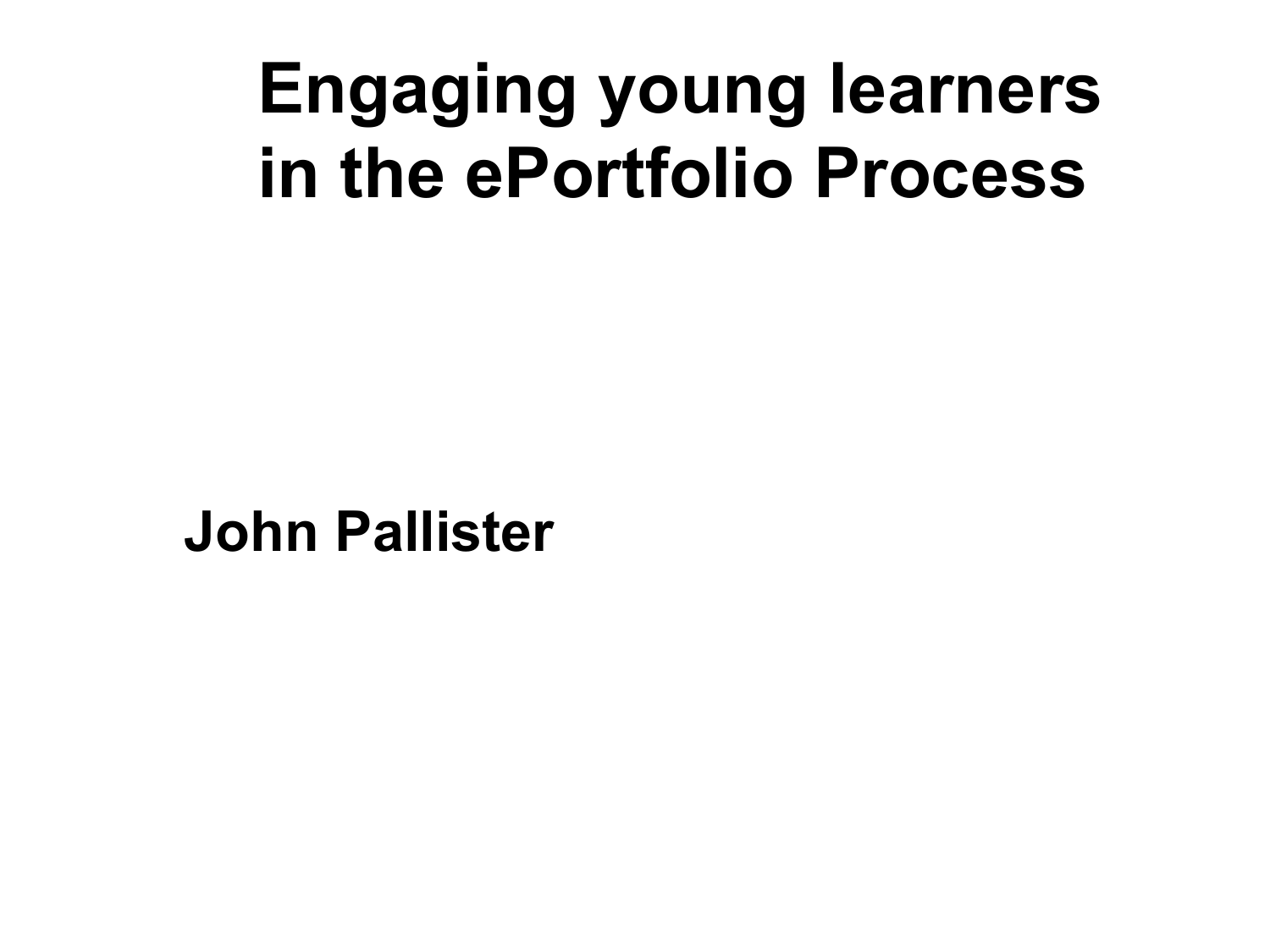## The ePortfolio Process

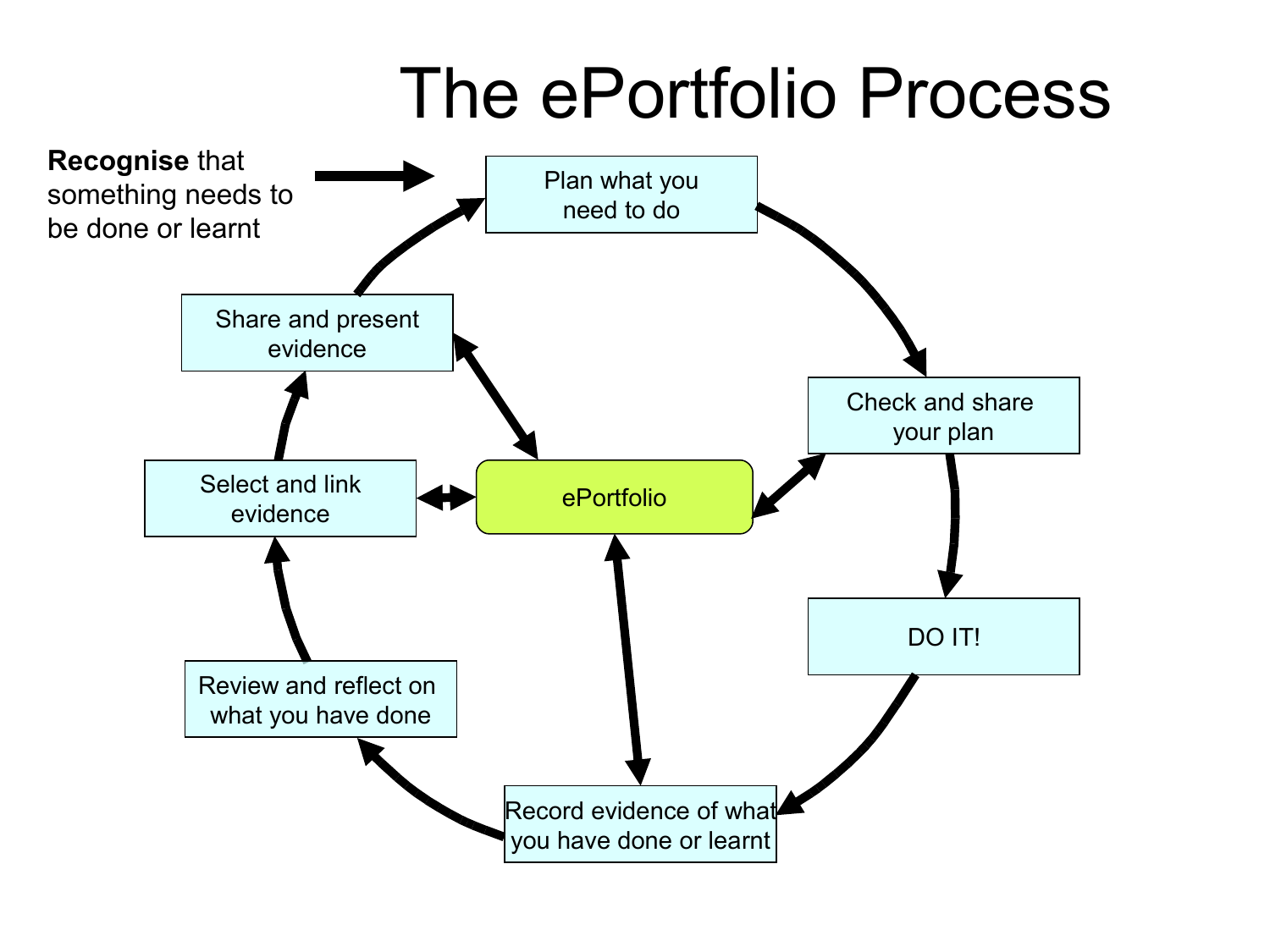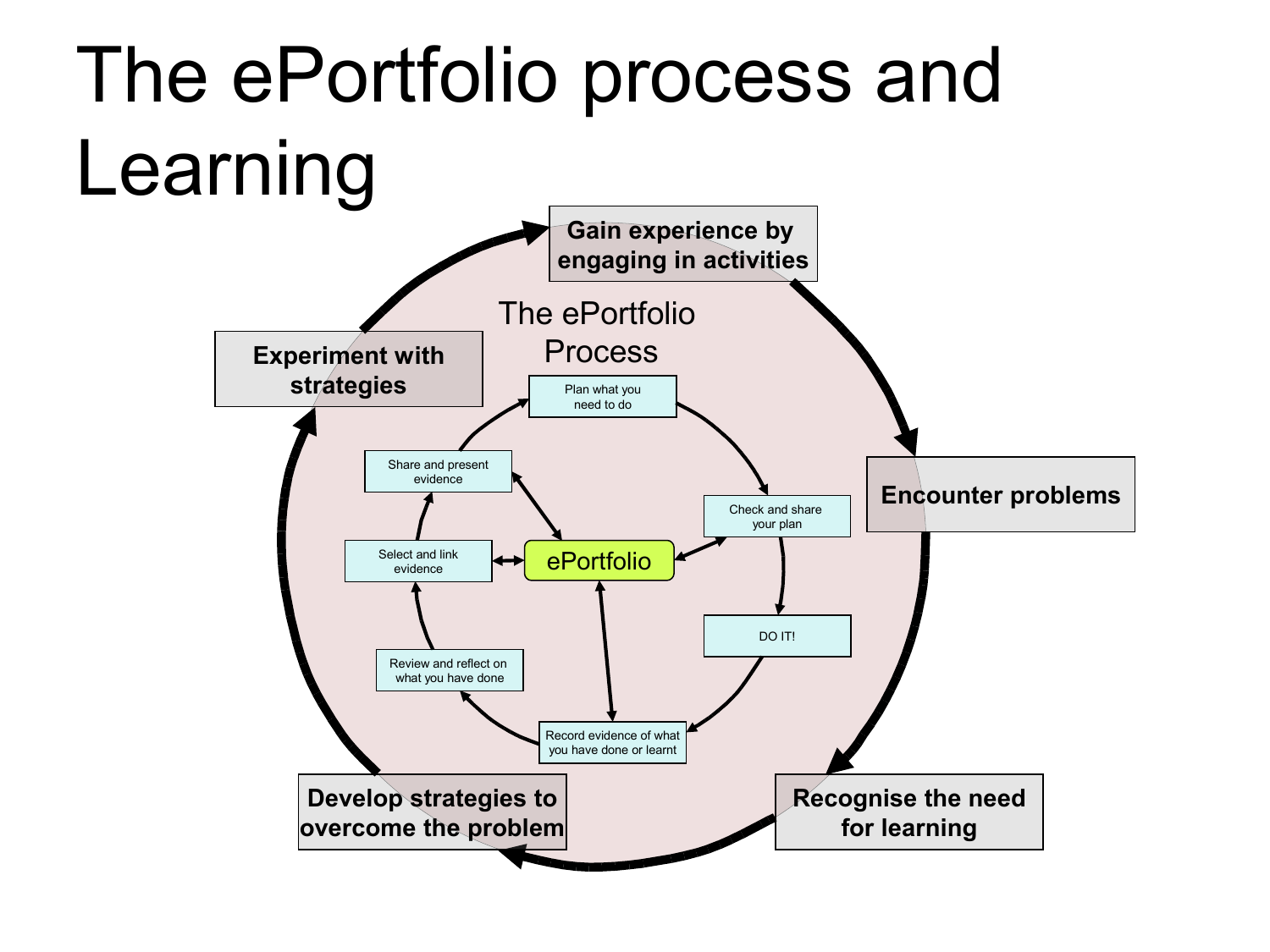### Learners:

- Carry phones with video cameras, music playback, audio recording etc.
- Want to play on computer/Internet games
- Want to communicate via blogs, chat rooms, text messaging, voice over internet, MSN etc.
- Increasingly have 'digital identities' and ICT based, social networks via MySpace etc
- Are "digital natives" living and learning in a rapidly changing world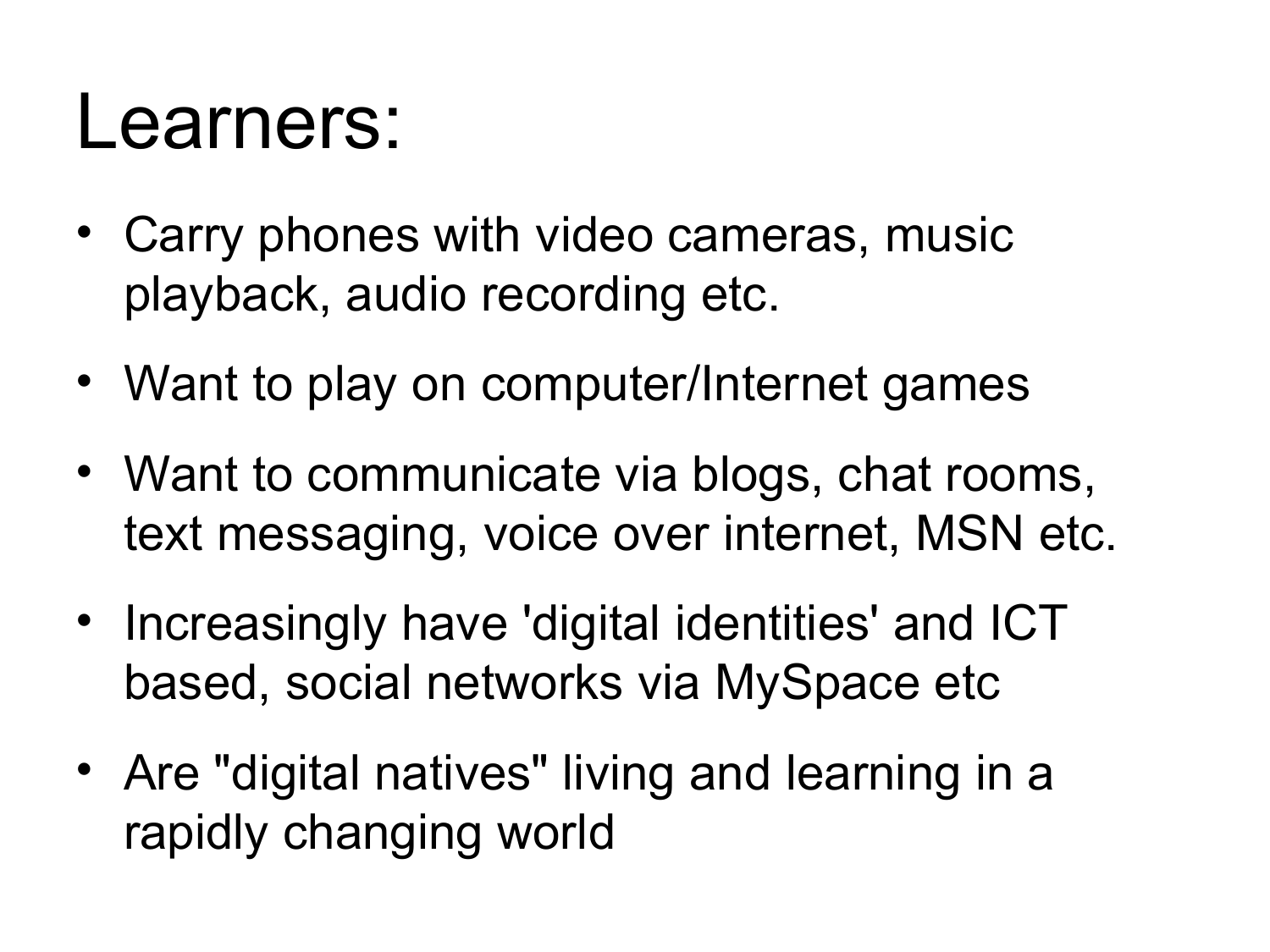# The learners that we teach:

- demand to receive information quickly
- can parallel process and multi-task
- prefer graphics before text
- prefer random access (hyper text)
- function better when networked
- thrive on instant gratification and frequent rewards
- prefer a 'games' style interface

*[Steve Molyneux cited Dr. Bruce D. Berry, Baylor College of Medicine, On the Horizon (NCB University Press, December 2001]* http://www.durhamlea.org.uk/durhamconference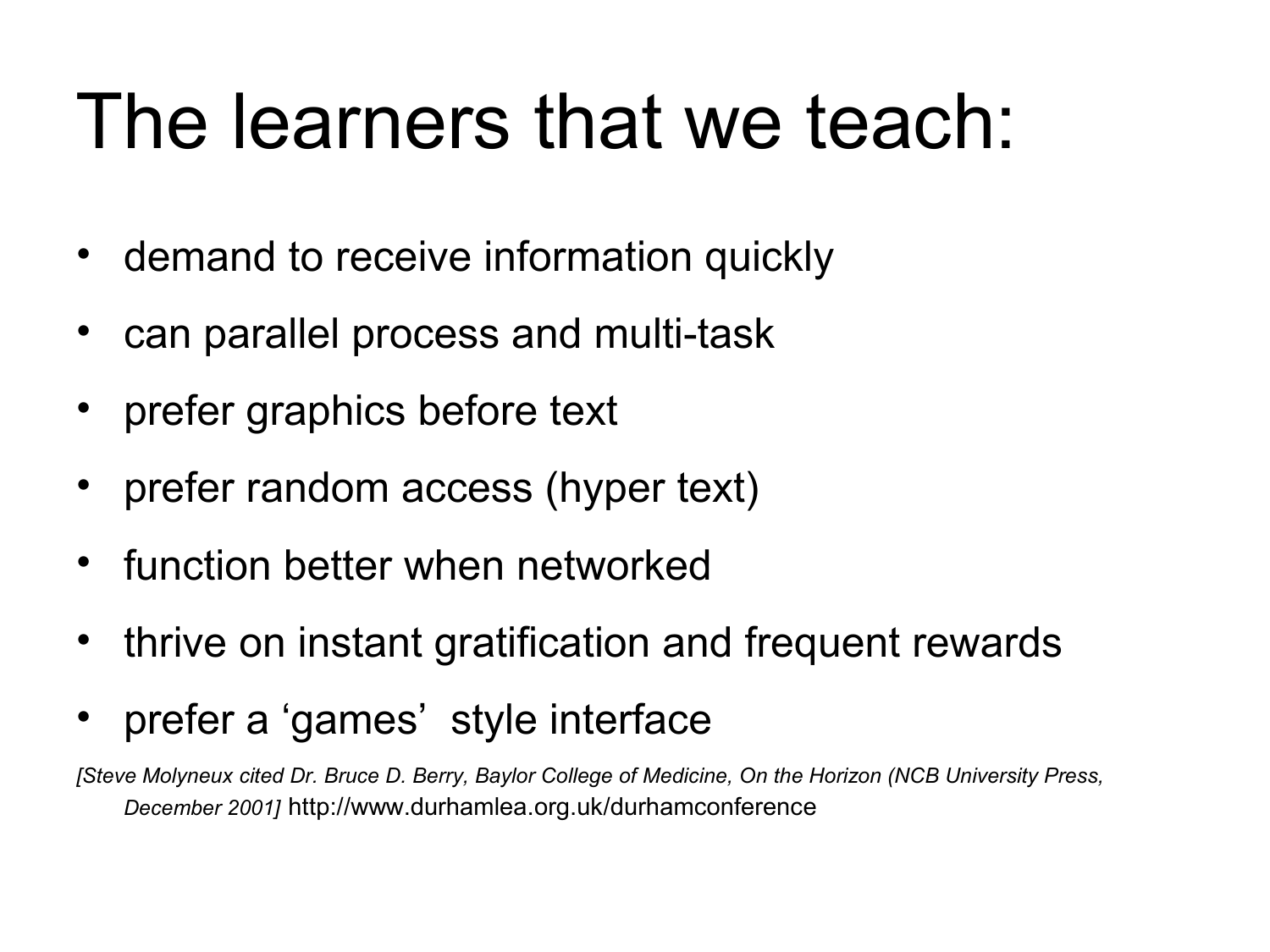Engaging Learners – *the tools and technology*

Use tools that enables them to:

- customise and take owner ship of their ePortfolio
- modify and add to the structure of their ePortfolio
- use multimedia evidence
- be creative with multimedia evidence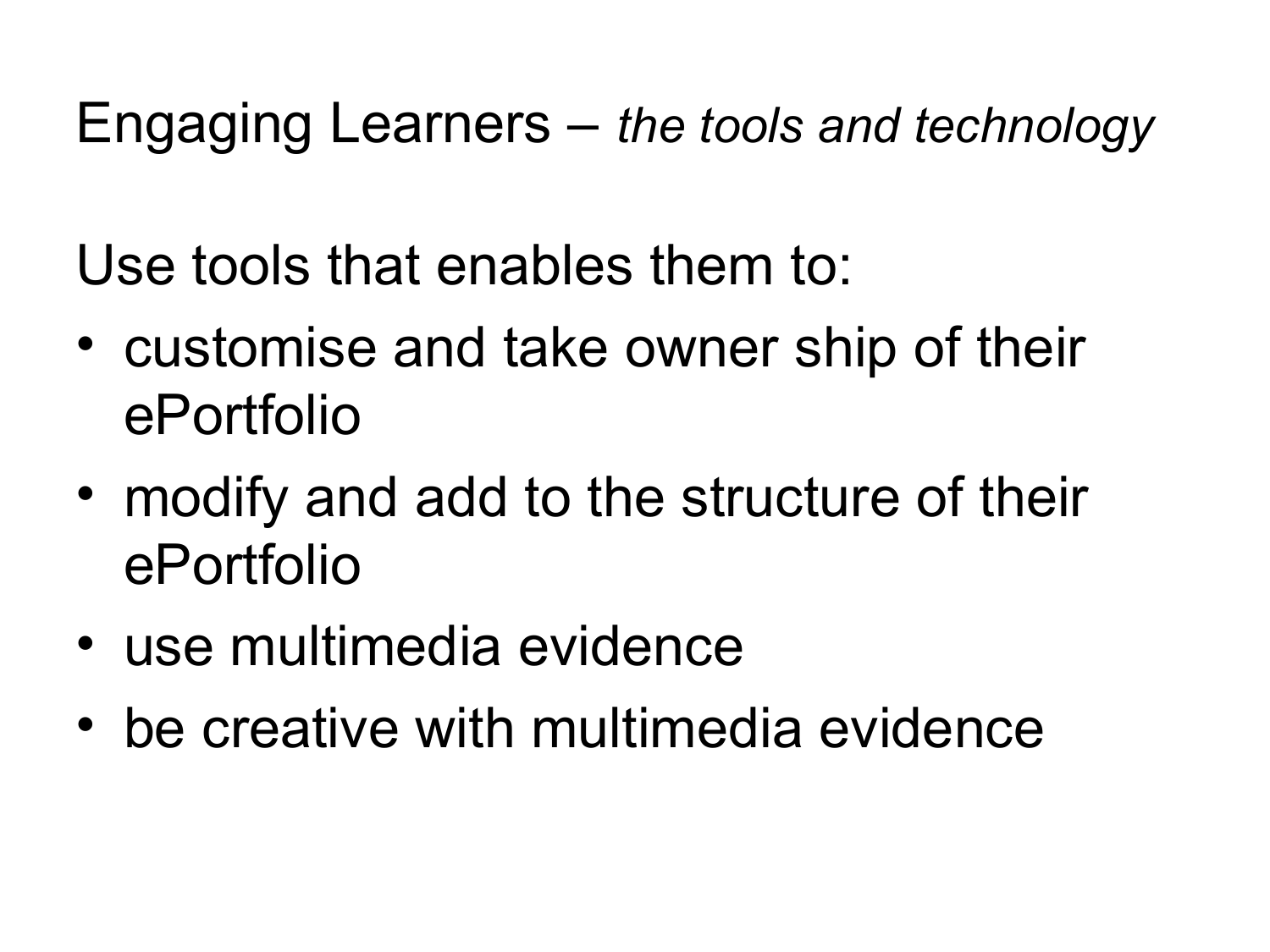### Engaging Learners - *Whole school Policy*

- Integrate the ePortfolio process into the school's 'way of working'
- Promote the advantages of the ePortfolio process to learners and staff + parents, employers, HE etc
- Build in time and opportunities for staff to sit down and look at the ePortfolios
- Provide a range of different audiences audience gives value to the process
- Train teachers so that they can support learners who are using ePortfolios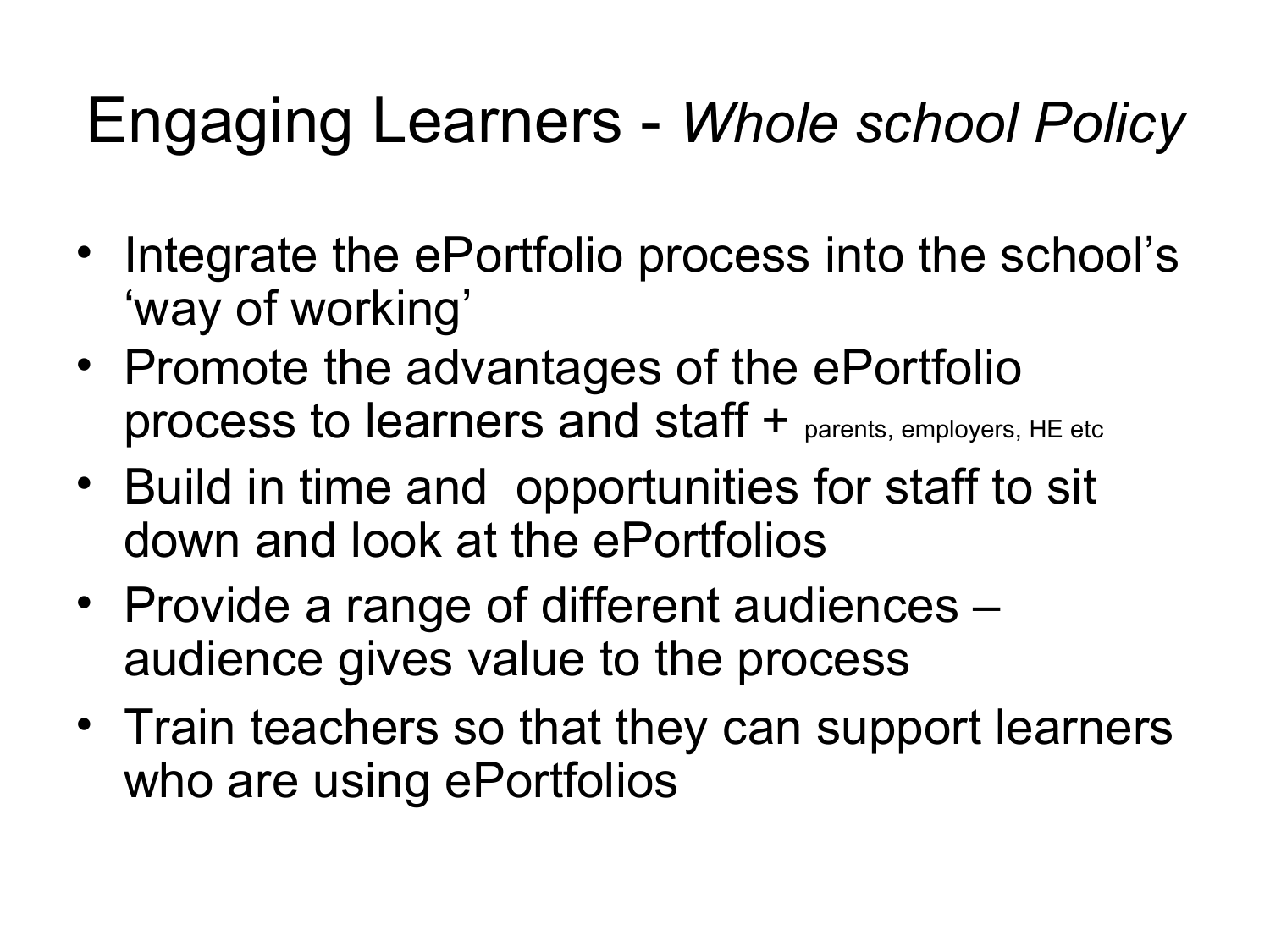#### Engaging Learners – *the learning environment*

create a learning climate where:

- learners are provided with opportunities to reflect and evaluate what they have planned, done, made, experienced or learnt.
- learners feel comfortable sharing their reflections and revealing their own strengths and weaknesses
- teachers value the ePortfolio process and are able to provide feedback and support to learners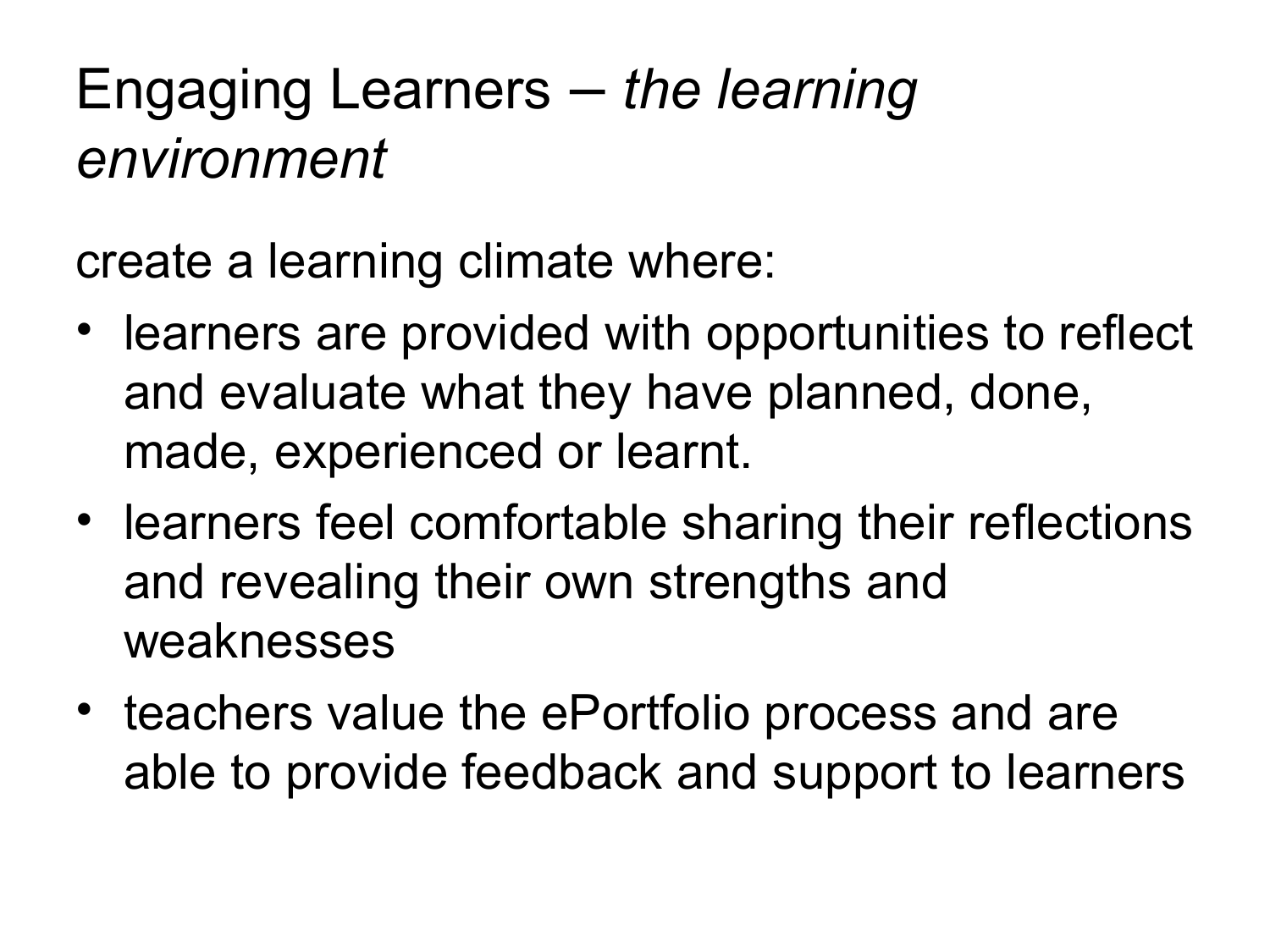#### Engaging Learners – *make sure they know why you want them to compile an ePortfolio*

• Important that learners know why you want them to compile an ePortfolio - Watch the *'What can an ePortfolio do for me?'* Podcast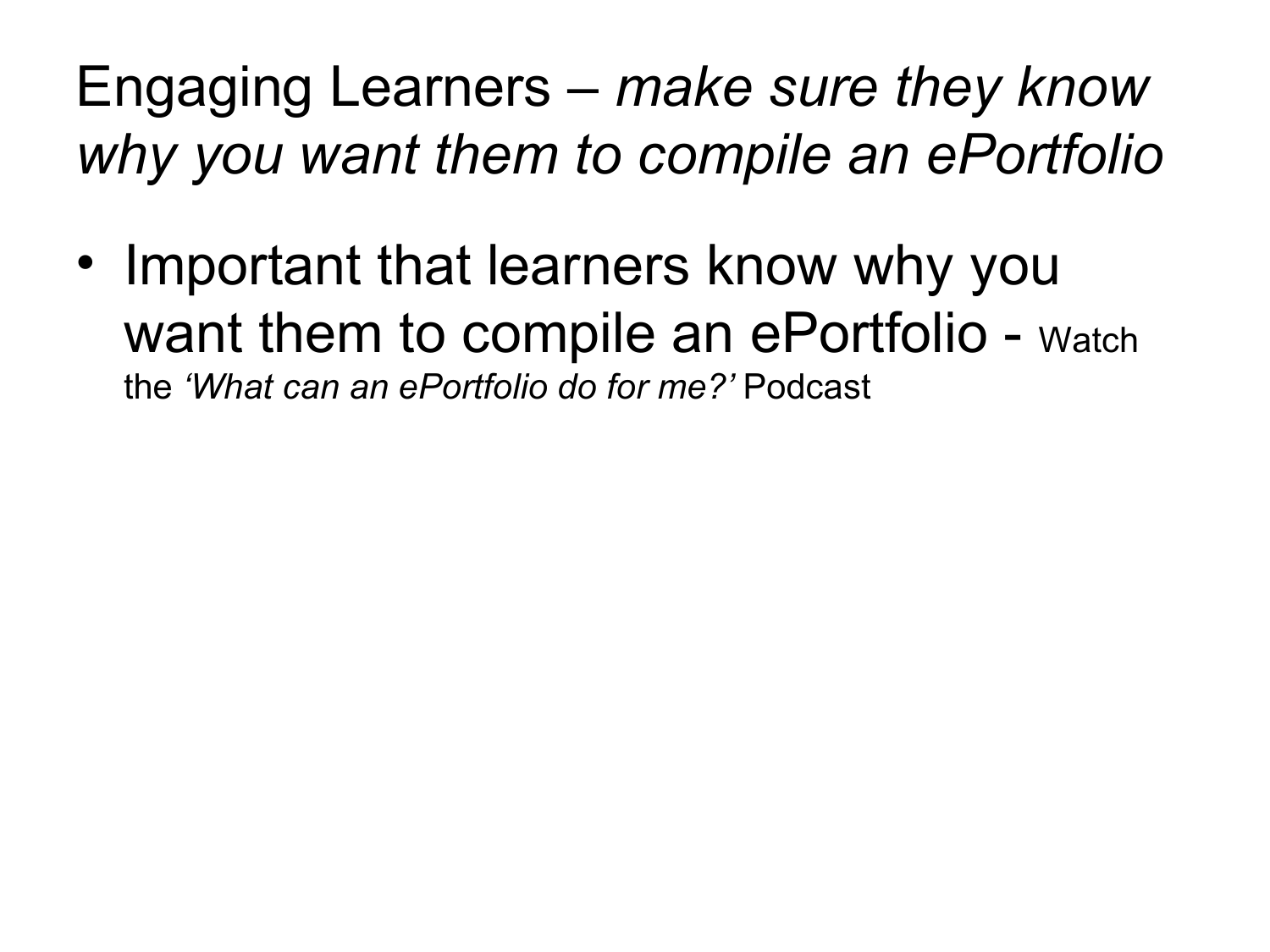#### Engaging Learners – *make sure they know what it is that they will need to do*

- Make sure that they understand the ePortfolio process and how it fits in with what they already do – watch the *'Compiling your ePortfolio'* Podcast
- Emphasis the Assessment for learning
	- pupils will improve most if they understand the aim of their learning, where they are in relation to this aim and how they can achieve the aim (or close the gap in their knowledge)
	- being part of the review process empowers pupils to take action to improve their performance. http://www.qca.org.uk/qca\_4338.aspx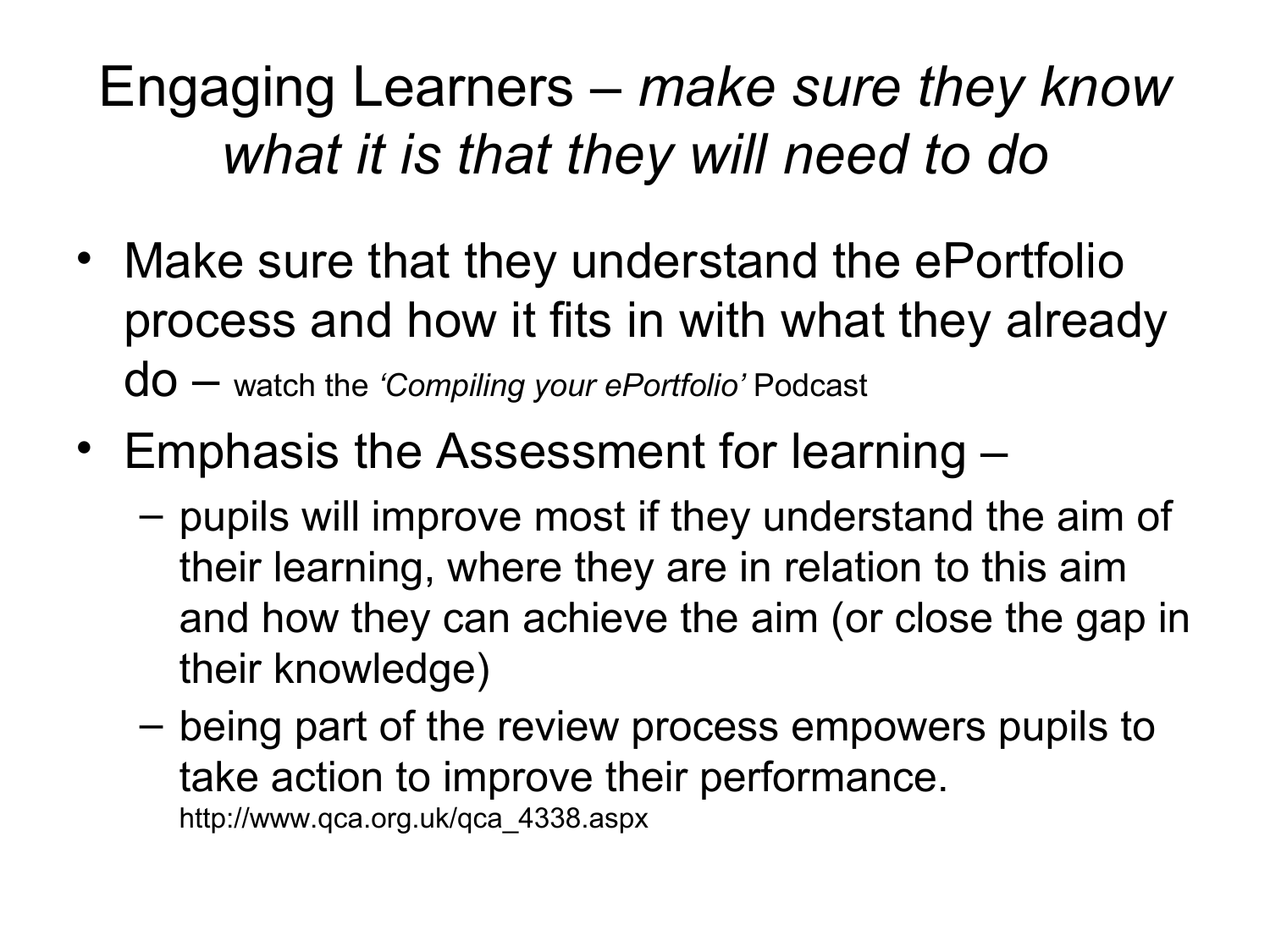## Engaging Learners - *working with them … (1)*

- Find time to talk to learners and encourage them to reflect on what they have done, learnt, achieved or plan to do
- Encourage them to record their reflections **and** then, following the discussions that sharing their reflections prompted, revise their plans.
- Encourage learners think carefully about where/how they should link in new evidence – *this makes them focus on the 'bigger picture' of their learning and achievements*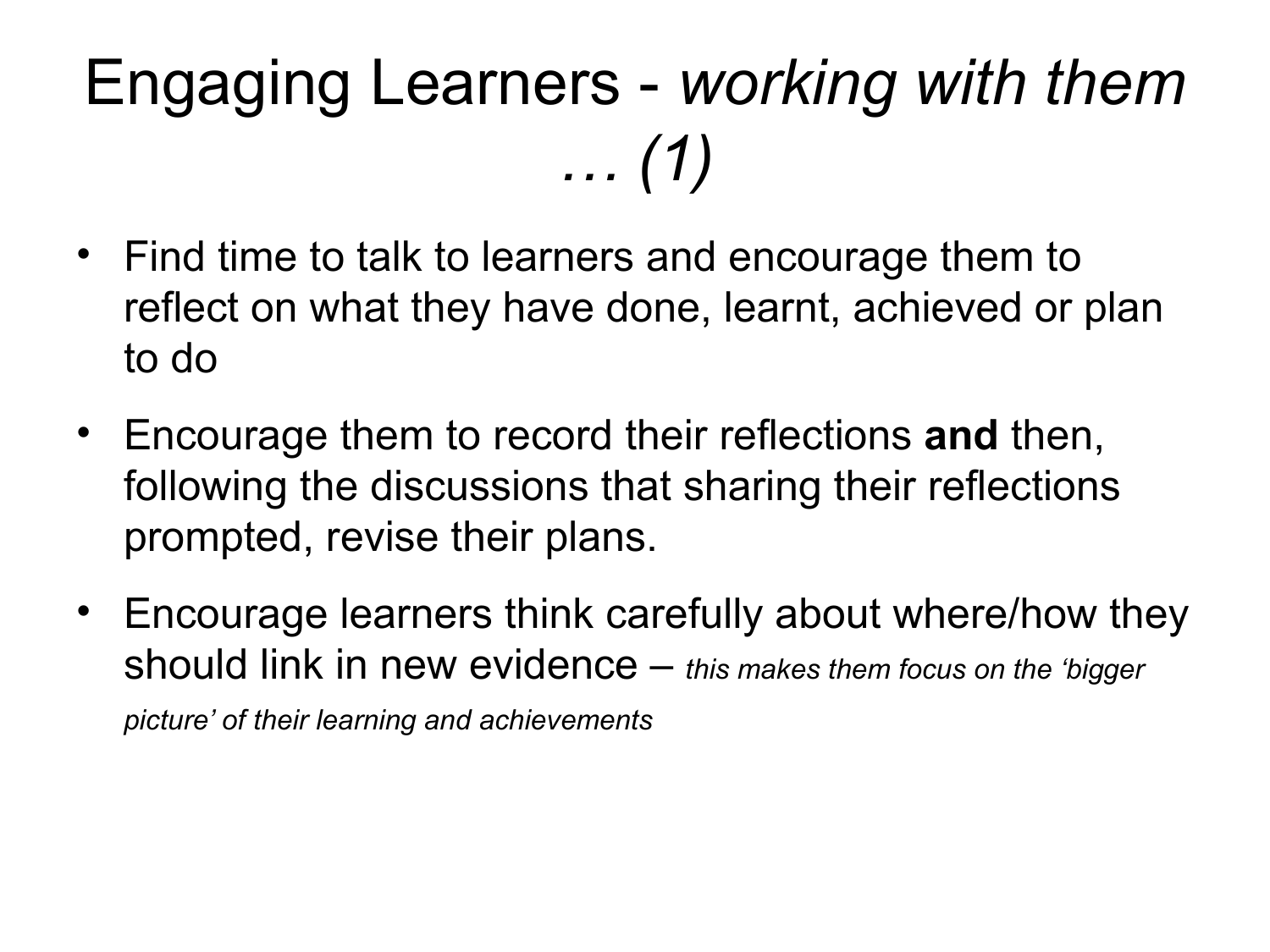#### Engaging Learners - *working with them … (2)*

- highlight success and achievement, help them to recognise what *they* have done to 'generate' the success – link reflections into their ePortfolio
- encourage them to identify their strengths and what has worked well for them – build these into future plans - link reflections into their ePortfolio
- encourage them to look for opportunities to improve – what they need to do next time to improve their performance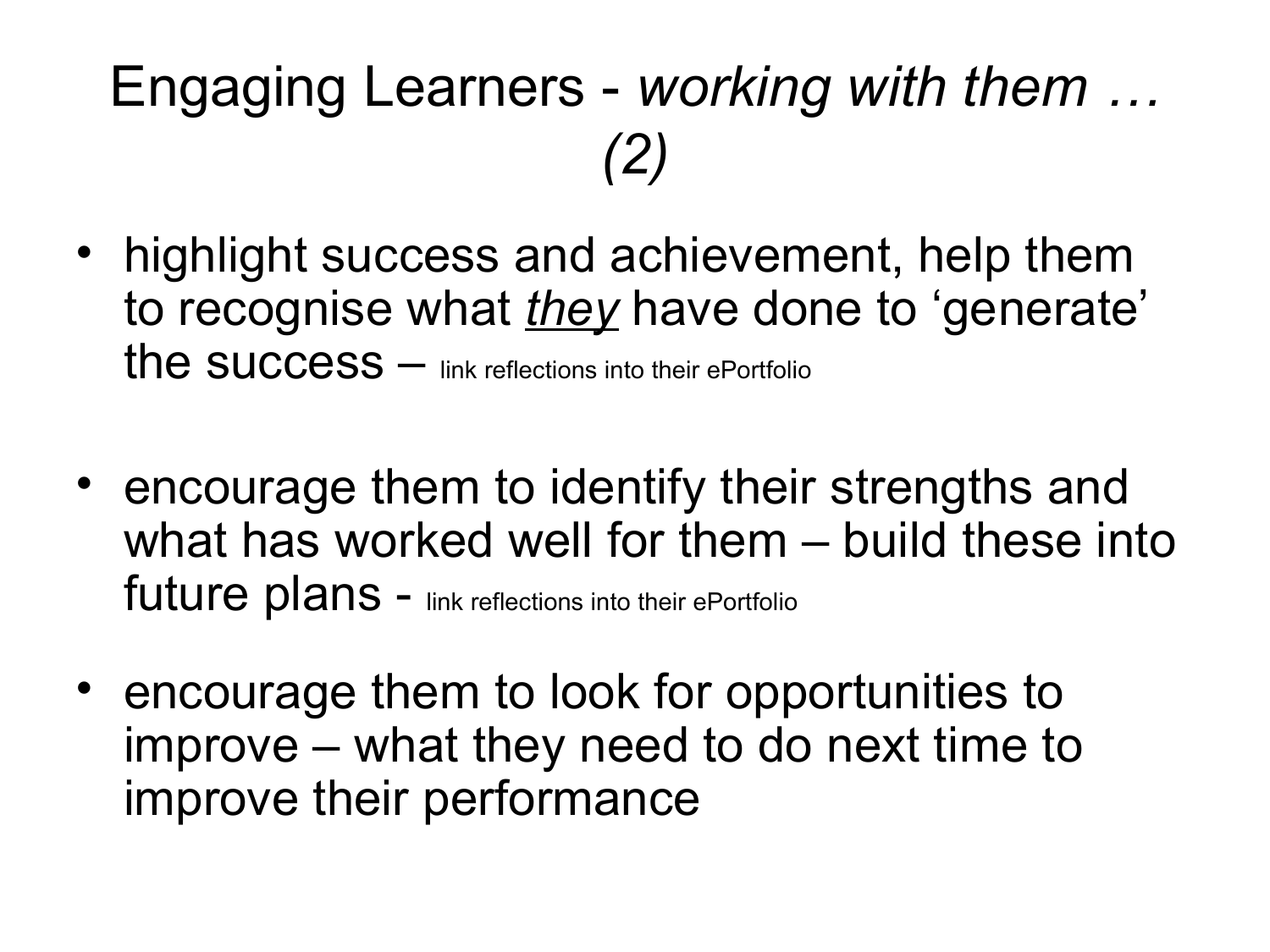#### the ePortfolio Process and Assessment for Learning?

To effectively use assessment for learning teachers need to:

- know their pupils well, know why pupils make mistakes, and be able to make judgements about next steps or interventions
- share learning intentions with pupils and use them to mark work or give feedback or rewards
- build in review time for themselves and their pupils
- encourage pupils to take responsibility for their learning by providing opportunities for pupils to describe their response to learning intentions or targets, the strategies they use and the judgements they make in relation to their progress give pupils examples of a variety of skills, attitudes, standards and qualities to aim for
- Analyse pupils' performance in tests and use the information for future learning plans

http://www.qca.org.uk/qca\_4338.aspx